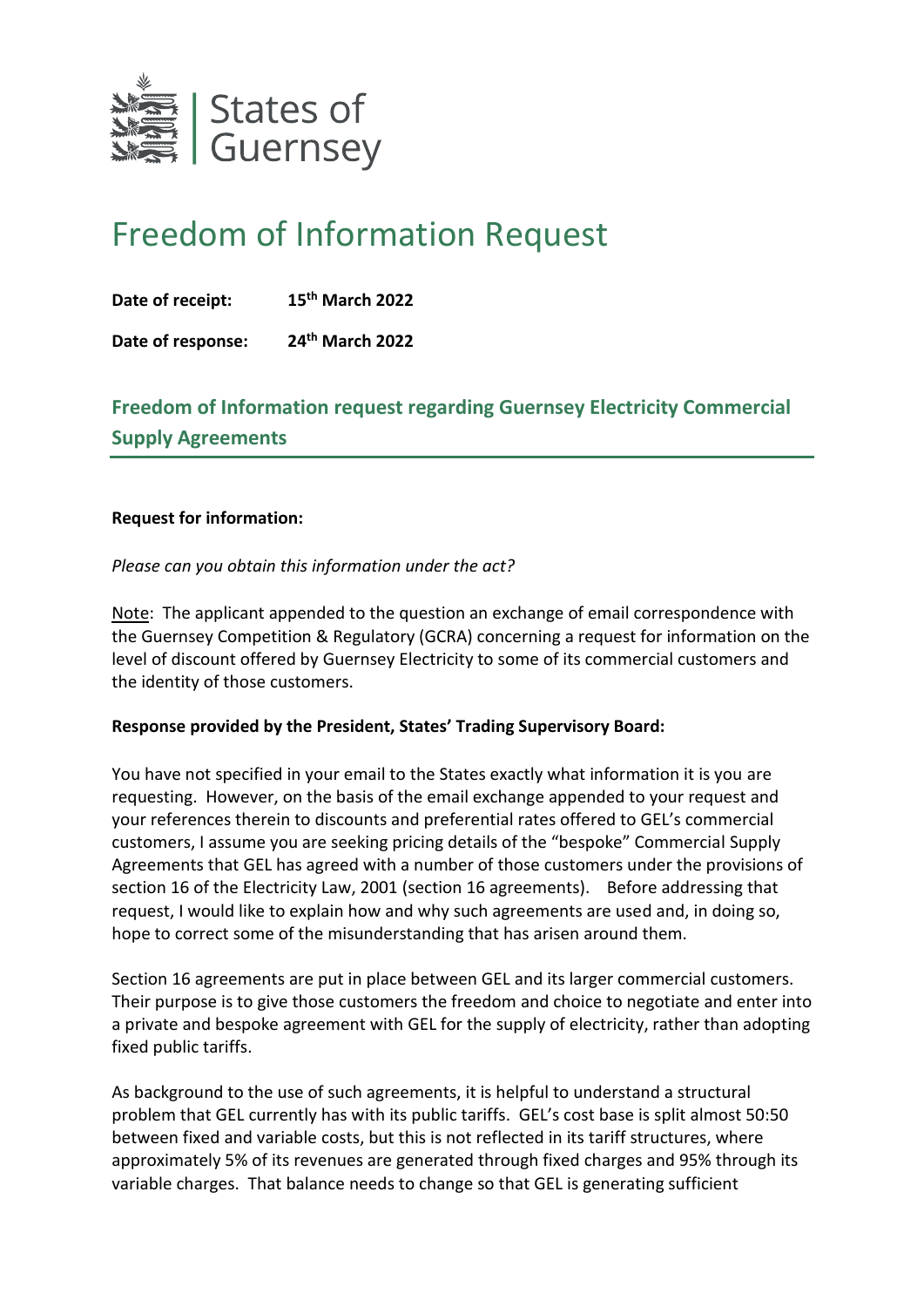revenues through its standing charges to maintain the secure and resilient grid on which the Island will become increasingly dependent as part of the energy transition. Doing so will provide much greater transparency to all electricity customers of both the fixed costs of providing reliable and secure electricity for the Island and the true variable costs of generating that electricity from different available resources, including renewables.

Addressing the above will require a fundamental restructuring of GEL's public tariffs. Whilst work on that is underway, the necessary changes will likely be phased in over a period of years. In the interim, the use of section 16 agreements with some of its largest customers has enabled GEL to start mitigating the risks that the current tariff structures are creating. GEL's view is that these agreements represent a positive step towards a fairer pricing system because they enable it to work with the customers involved to ensure the price they are paying better reflects both the actual fixed and variable costs involved in supplying them with electricity. Importantly, it means that those larger customers are making an appropriate contribution to the fixed costs of the infrastructure they require and that the remaining smaller domestic customer base is not unfairly subsidising them.

In GEL's case, its section 16 agreements have thus far either been offered as a result of a customer request or as part of open tenders issued to GEL and other local energy suppliers by larger customers, who subsequently decided to contract with GEL. Each CSA is necessarily bespoke to the specifics of the customer and the installation in question - all customers consume energy, utilise their grid connection and deploy supplementary energy technologies that effect their consumption in subtly different ways. It is important to stress that no unit rates are being sold below the costs as they are known at the time of entering the agreement and the rates do include a profit margin element. I am sure you will appreciate that publication of those agreements would substantially prejudice GEL's ability to compete in the market for such business in response to any future tenders or the like.

Agreements of this nature are not unique to Guernsey. For example, they are used by electricity suppliers in England and France. In those jurisdictions, there is no requirement to publish the commercially sensitive prices and other contractual information they may contain. However, safeguards do exist, as dominant market players in the French and UK markets are prohibited under legislation from behaving anti-competitively and from abusing their dominant market position.

The same applies in Guernsey, where GEL is subject to the provisions of the Competition Ordinance. Furthermore, whilst the States has recently agreed that the STSB should assume responsibility for the approval of GEL's public tariffs, the Company is still subject to regulation and continues to be licensed by the GCRA. The regulator has not been removed. I make this point because there are substantive provisions within GEL's licence<sup>1</sup> that: firstly, protect competition; secondly, preclude GEL from unfairly cross subsidising the generation, supply or conveyance of electricity; and, thirdly, preclude GEL from showing undue preference to or discriminating against any person. The GCRA retains the statutory

<sup>&</sup>lt;sup>1</sup> Conditions 13, 17 & 18 – GEL Licence [\(cicra1211-gel-licence-renewal-and-conditions-2012.pdf \(gcra.gg\)](https://www.gcra.gg/media/2960/cicra1211-gel-licence-renewal-and-conditions-2012.pdf)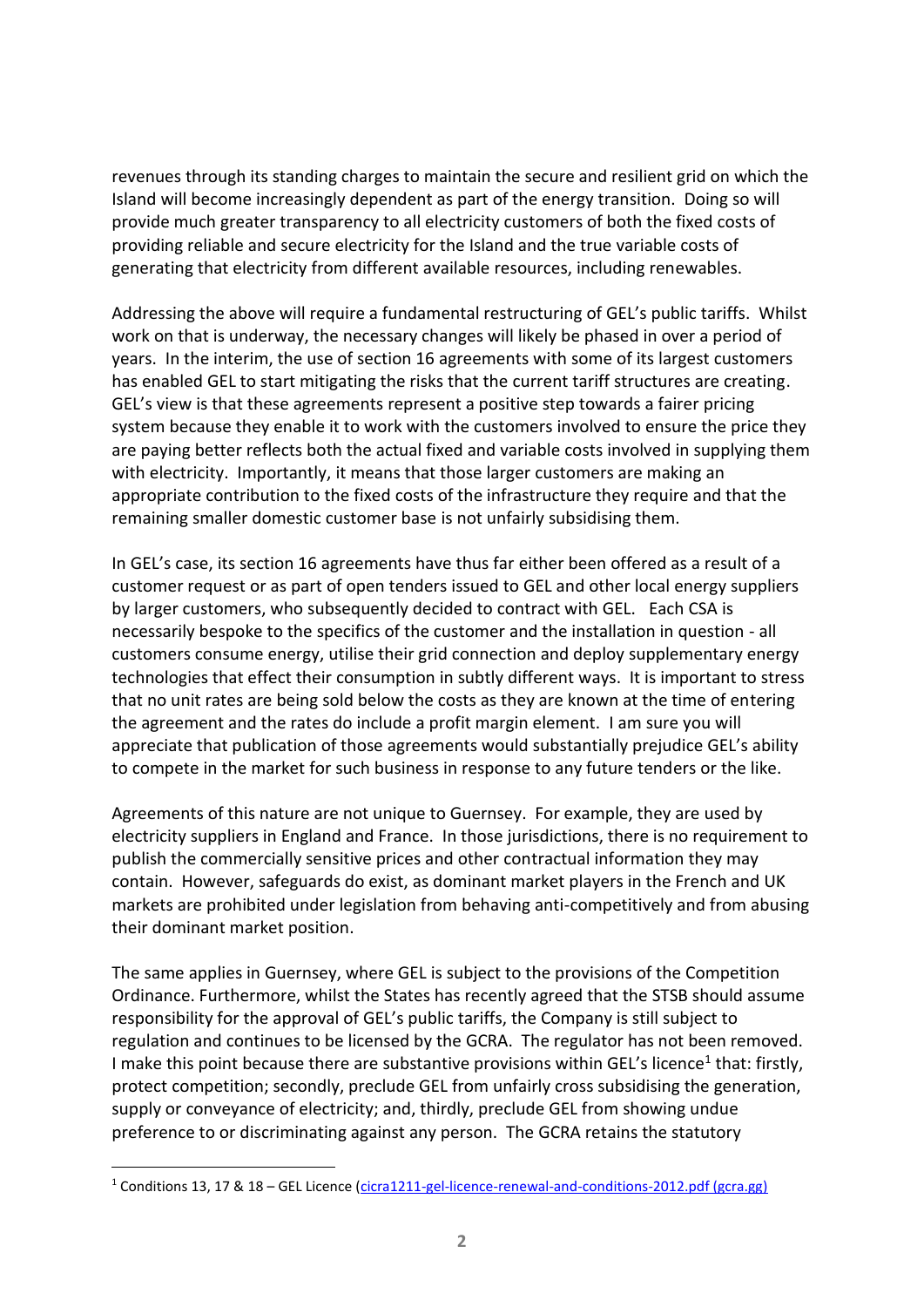authority to require GEL to provide it with such documents and information as it may require to monitor its compliance with those licence conditions.

In response to earlier requests, GEL has previously provided the GCRA with copies of and information about all the agreements it has entered with these larger customers. You may be aware that the GCRA subsequently issued a Direction to GEL for it to publish and provide full details of any new prices, discounts or special offers relating to electricity supplies included in the agreements. That Direction was subject to a successful appeal by GEL to the Royal Court. I mention this point because, in quashing the Direction, the Bailiff's Judgment<sup>2</sup> included a number of findings, including:

- There is a distinction between a section 16 agreement, which is a contract between the supplier and the consumer, and those who are tariff customers. For a tariff customer, the terms and conditions upon which electricity is supplied are those that are published, thereby giving notice to the customers. The distinction is between tariff customers, who are not in a contractual relationship with GEL, and other customers who enter into a section 16 agreement, where the rights and liabilities between the parties are governed by the terms of the agreement;
- The obligation on GEL to publish any new prices, discounts or special offers related only to where those applied to the statutory regime for tariff customers;
- The purpose of a section 16 agreement is that it is tailored to that particular customer. He did not believe that the terms of such agreements constituted GEL introducing any new price and, in his view, they are not discounts to published prices or special offers in the sense of being available to others.

The Bailiff found that GEL's obligation to publish can only properly be read in reference to tariff customers and does not extend to section 16 agreements.

Within the context of all the above, I should now like to address your request for information about the agreements under the States' Freedom of Information Code. There are two elements of the Code<sup>3</sup> to consider here:

- Firstly, the Code applies to States' service areas and Committees;
- Secondly, the Code does not require States' service areas and Committees to acquire information that they do not possess.

As you will be aware, GEL is not a States' service area or Committee; it is a separate legal entity and falls outside the scope of the Code. In addition, the STSB does not hold records of the agreements that GEL has agreed with its customers. The terms of those agreements

<sup>&</sup>lt;sup>2</sup> Judgment – 30<sup>th</sup> July 2021 [CHttpHandler.ashx \(guernseylegalresources.gg\)](https://www.guernseylegalresources.gg/CHttpHandler.ashx?documentid=82651)

<sup>&</sup>lt;sup>3</sup> Sections 1.11 and 1.14 - Freedom of Information Code [\(CHttpHandler.ashx \(gov.gg\)\)](https://www.gov.gg/CHttpHandler.ashx?id=149645&p=0)